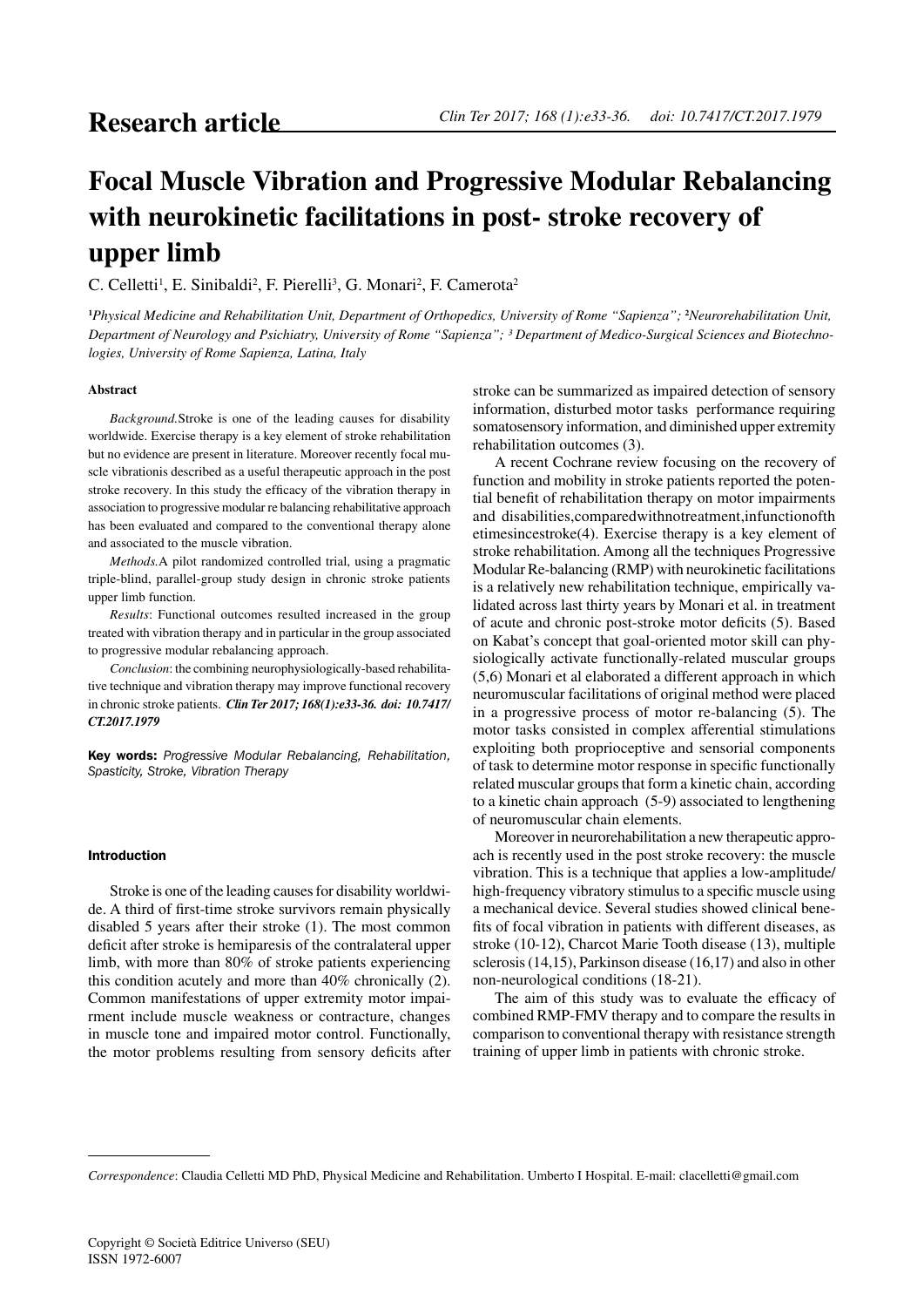## Material and Methods

## Study design and Participants

We performed a pilot randomized controlled trial, using a pragmatic triple-blind, parallel-group study design. Chronic stroke patients following the neuro rehabilitation service of Neurology department of the Umberto I Hospital has been recruited to 6 month trial. Patient has been considered eligible for the study if they met the following criteria: first-time stroke from infarction and hemorrhage confirmed by computed tomography or magnetic resonance imaging scan, onset of stroke from almost 1 year before study entry, a mean modified Rankin score  $\geq 2$  at the admission. Exclusion criteria were: significant cardiologic complications (unstable angina or congestive heart failure), peripheral arterial disease, cognitive deficits that precluded following simple commands consistently or painful orthopedic conditions not related to stroke, previous treatment with FMV or RMP. The patients were randomly placed into Group 1 (FMV+RMP), Group 2 (FMV+ conventional physiotherapy [CP]) or Group 3(CP) using a computer-generated randomization list. The patients were allocated by sealed envelope, sequentially numbered, which were opened just before the treatment. The clinical evaluations were performed by a neurologist blinded to the intervention. Data analysts were kept blinded to the allocation.

The experimental protocol was designed according to the Declaration of Helsinki and was approved by the local ethics committee. All study participants provided informed consent.

# Focal Muscle Vibration

Vibratory stimulation was applied to the muscles using a specific device that consisted of an electromechanical transducer, a mechanical support, and an electronic control. The support was rigidly anchored to the floor to guarantee good mechanical contact with tissue. A mechanical arm permitted the transducer to be placed on the treatment site. The soft tissues were compressed to ensure better transmission of vibrations to the muscles. The transducer applied perpendicular to the muscle, near its distal tendon insertion, generated a sinusoidal displacement of 0.2 to 0.5mm (peak to peak). The transducer was driven to produce forces ranging between 7 and 9N. The vibration frequency was set at 100Hz, as previously described(10). During FMV, the participants were supine, and they wererequested to contract the treated muscles. The assessors monitored the muscular contraction throughout theseries of applications. FMV was simultaneously applied to the pectoralis minor and the biceps brachii of the affected limb.During another session on the same day, 1 transducer wasapplied to the flexor carpi muscle. The mechanical applicationswere applied over 3 consecutive days. For each muscle, theapplications consisted of 3 vibration sessions, each with aduration of 10 minutes. A 1-minute interval separated thesessions. During the intervals, FMV was interrupted and thesubject was requested to relax the muscle.

#### Progressive Modular Rebalancing

RMP protocol was based on exercises of lengthening and potentiation by means of complex motor skills involving muscular kinetic chains in upper limb. According to Monari's model, the tasks were progressively applied from distalto-proximal muscular elements evolving through postural pyramidal progression and lengthening of neuromuscular chains. The exercises were administered in one hour session twice per weeks for six weeks.

## Convectional Physiotherapy

Conventional therapy consisted in one hour session twice per weeks for six weeks of passive movement and active strength increase by muscle potentiation.

#### Outcome Measures

All patients has been evaluated before and after the six weeks of treatment using the following scale: Wolf Motor Function Test (WMFT), the Modified Ashworth Scale (MAS), and the visual analog scale (VAS) and the Motricity Index (MI) for strength deficits.

The WMFT quantifies the movement ability of the upper extremity through functional timed tasks (22). It requires few tools and minimal training. The WMFT is one of the most used outcome measures in studies on stroke rehabilitation to assess upper extremity function. We evaluated the 15 items (of the 17 items comprising the WFMT, 2 of the tasks are a simple measure of strength) that investigate functional ability. Total score (85) indicates normal functionality.

The MAS was used to measure spasticity; the scale evaluates the resistance of a relaxed limb to a rapid passive stretch in 6 stages (23). Zero indicates a normal or slightly increased muscle tone, and 5 indicates a state in which the passive movement ofthe affected limb is impossible. We tested the flexion and extension of the elbow.

The VAS was applied to evaluate pain severity during passivemobilization of the shoulder, elbow, and wrist of theaffected upper limb (VAS, 0–10cm: 0, no pain; 10, severepain) (24).

The upper Motricity Index (MI) score is the average of the MI scores for upper limb (prehension, elbow flexor, and shoulder flexor) (25,26).

# Statistical analysis

The statistical analysis was conducted with the SPSS software package for Windows. The statistical analysis of the continuous variables was conducted calculating median and range (min-max), because these variables were not normally distributed.

To evaluate the changes of the WMFT,MAS, MI and VAS scorebetween the T0 to T1 we used the

Wilcoxon test for paired samples.The probability level for statistical significance in all tests was set at P<0.05.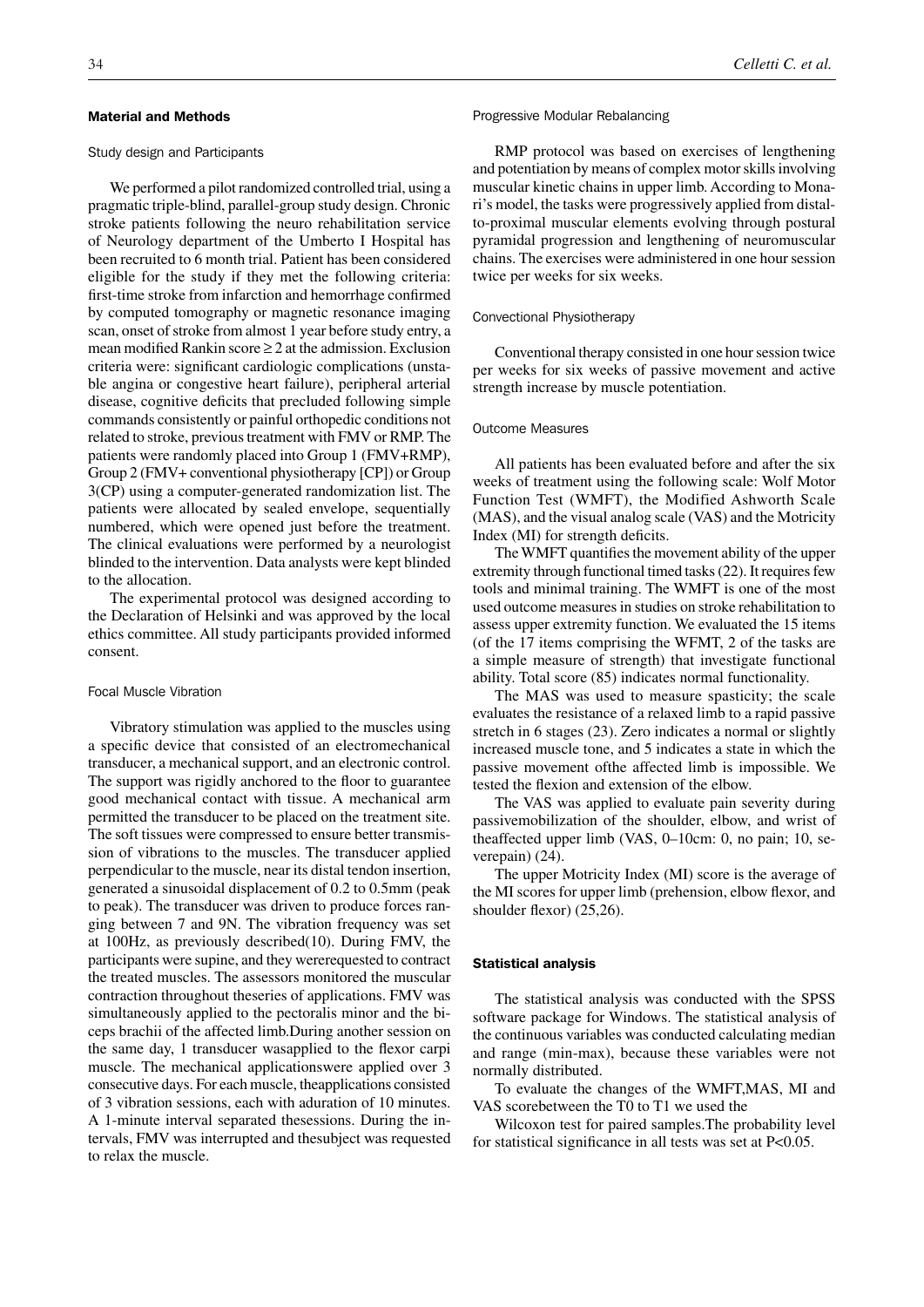## **Results**

Eighteen patients has been considered eligible for the study. Demographic and clinical characteristics of the sample are reported in Table 1. No statistically significant different among groups were present at the baseline.

The pre e post treatment results for the three groups are expressed in Table 2.

The WFMF scores were statistically increased at T1 in both the group 1 and 2 but not in group 3; the same results has been showed for the MI while the VAS score shows a significant reduction in the same groups; MAS score instead, resulted reduced in T1 in all three groups of treatment.

# **Discussion**

In this study, we evaluated the possible application of rMV therapy in association with RMP therapy or traditional physiotherapy in comparison to the conventional rehabilitation treatment alone in the functional recovery of the upper limb afterstroke.

We have observed that also if the spasticity may be reduced into the three type of treatment group, the functional outcome are different. In particular the upper limb function evaluated with the WMFT and the MI seems to be improved in the patients treated with vibration therapy associated with the rehabilitative approach; specifically when vibration therapy has been associated with the RMP we can observe the better outcome results. This date seems to be associated also with the pain perception.

These results, also if observed in small groups, may indicate that vibration therapy is useful in spasticity treatment independently of associated rehabilitation technique, confirming its action on inhibitory circuits at both spinal and cortical level (27). Vibratory stimulation could activate the proprioceptive sensory system, which is based on the excitation of Ia afferent signals from the neuromuscular spindle. Vibration stimulates spinal and supraspinal functions, leading to better nervous control of muscular fibers recruitment.

Since the association of FMV and RMP induced a high motor performance in upper limb, we can speculate that neuromuscular facilitations may induce a functionallyrelated cortico-cortical connections between primary and supplementary motor (M1) cortices that smooth the progress of motor relearning in subcortical stroke.

# **Conclusion**

Despite the limitations of this study, our data suggest that a multidisciplinary approach to chronic spastic hemiplegia by combining neurophysiologically-based rehabilitative technique and vibration therapy may improve functional recovery via a suspected rebalancing of cortical inhibitory and excitatory system but further studies are warranted to verify this hypothesis.

*Table 1. Demographic baseline characteristics of patients.* 

|         | Age          | Time from acute<br>event | <b>Sex</b><br>(M/F) | Laterality<br>(right/left) | Type of stroke<br>(hemorrhagic/ischemic) |
|---------|--------------|--------------------------|---------------------|----------------------------|------------------------------------------|
| Group 1 | 43 (31-68)   | $6(2-33)$                | 4/2                 | 3/3                        | 3/3                                      |
| Group 2 | 43 (30-57)   | $2,5(2-4)$               | 4/2                 | 2/4                        | 4/2                                      |
| Group 3 | 62,5 (46-69) | $5,5(2-7)$               | 4/2                 | 4/2                        | 2/4                                      |
| р       | 0.060        | 0,13                     | 1.00                | 0,51                       | 0,51                                     |

| Table 2. Outcome results before (T0) and after (T1) treatment in the three groups. Significant results ( $p < 0.05$ ) are in bold. |  |
|------------------------------------------------------------------------------------------------------------------------------------|--|
|------------------------------------------------------------------------------------------------------------------------------------|--|

|                | <b>WMFT</b> | <b>WMFT</b>        | <b>WMFT</b> | <b>MAS</b>  | <b>MAS</b>         | <b>MAS</b>    | M.I.        | M.I.       | M.I.      | <b>VAS</b> | VAS                | <b>VAS</b> |
|----------------|-------------|--------------------|-------------|-------------|--------------------|---------------|-------------|------------|-----------|------------|--------------------|------------|
|                | Group1      | Group <sub>2</sub> | Group3      | Group1      | Group <sub>2</sub> | Group3        | Group1      | Group2     | Group3    | Group1     | Group <sub>2</sub> | Group3     |
| T <sub>0</sub> |             |                    |             |             |                    |               |             |            |           |            |                    |            |
| Median         | 20          | 24                 | 19          | 2           | 2,35               | 2,6           | 39,5        | 37         | 34,5      | 5          | 5,75               | 8          |
| (Min-Max)      | $(8-48)$    | $(4-51)$           | (11-32)     | $(1,6-3)$   | $(1, 8-2, 9)$      | $(0, 2-3, 2)$ | $(18-52)$   | $(9 - 69)$ | $(18-47)$ | $(5-10)$   | $(3-10)$           | $(7-10)$   |
| T1             |             |                    |             |             |                    |               |             |            |           |            |                    |            |
| Median         | 48          | 36                 | 19          | 1,1         | .6                 | 2,2           | 68,5        | 43         | 41,5      | 1.75       | 4                  | 7,25       |
| (Min-Max)      | $(24-58)$   | $(10-61)$          | (11-34)     | $(0,3-1,7)$ | $(1, 2-1; 3)$      | $(0, 2-2, 8)$ | $(44 - 84)$ | $(18-74)$  | $(18-52)$ | $(1-5)$    | $(2-8)$            | $(7-10)$   |
|                |             |                    |             |             |                    |               |             |            |           |            |                    |            |
| p              | 0,027       | 0,026              | 0.109       | 0,027       | 0.026              | 0.042         | 0,028       | 0.027      | 0.059     | 0,027      | 0,027              | 0,059      |

WMFT: Wolf Motor Function Test; MAS: Modified Ashworth Scale; MI: Motricity Index; VAS : visual analog scale.

Group 1: Focal Muscle Vibration + Progressive Modular Re-balancing; Group 2 : Focal Muscle Vibration + Conventional Physiotherapy; Group 3: Conventional Physiotherapy